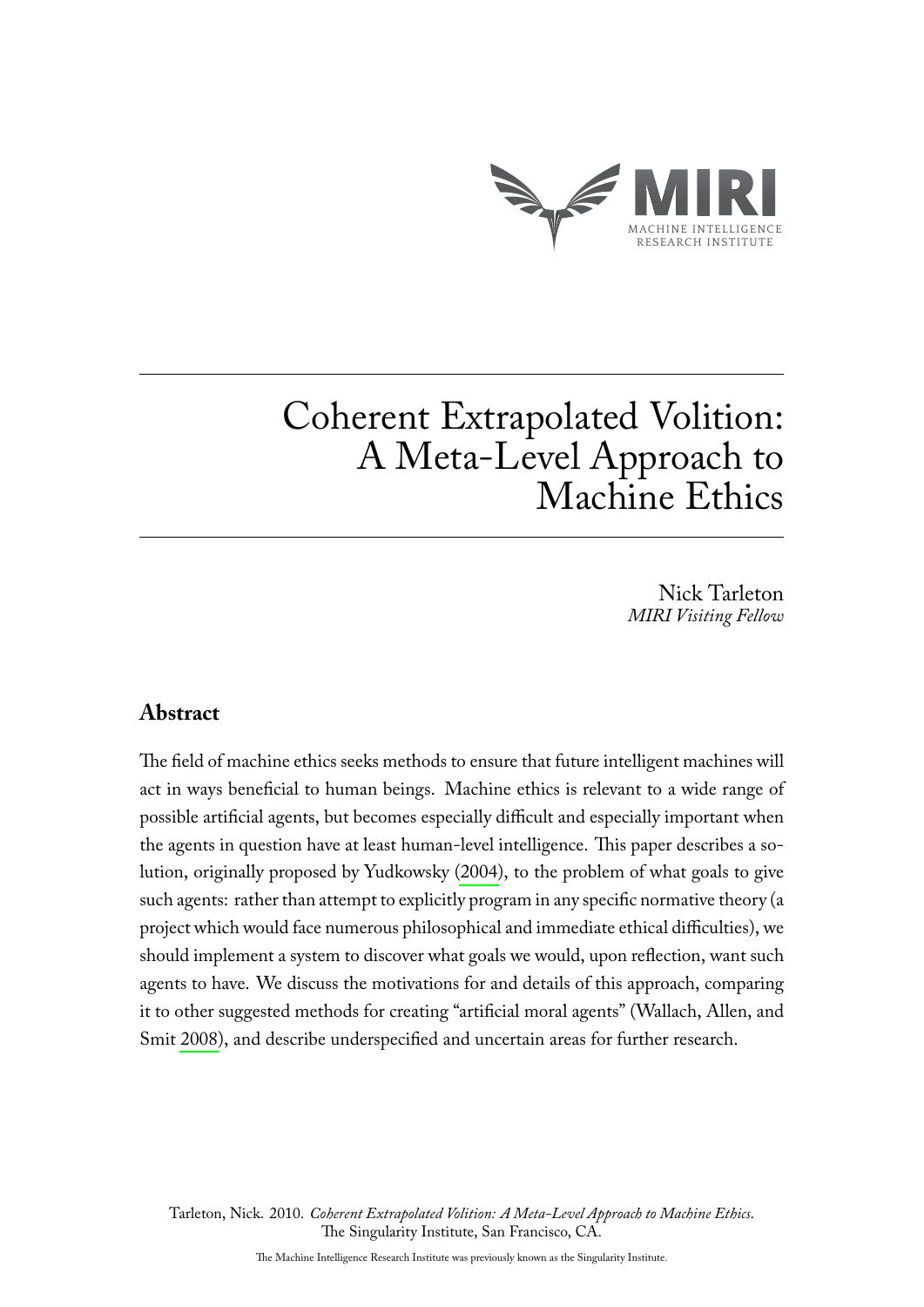## **1. The Difficulty of Machine Ethics**

A superintelligence, as Bostrom [\(2003\)](#page-8-1) defines it, is "an intellect that is much smarter than the best human brains in practically every field, including scientific creativity, general wisdom and social skills." It is possible that humanity will eventually create such an entity; several authors have suggested that this may occur within the next few decades (Bostrom [2003;](#page-8-1) Hall [2007\)](#page-8-2). We cannot confidently place an upper bound on the ability a superintelligence would have to manipulate the physical world; for purposes of safety (as opposed to futurism), absolute power is the *conservative* assumption, and great power appears likely (Yudkowsky [2008\)](#page-9-1). Shulman, Jonsson, and Tarleton [\(2009a\)](#page-8-3) elaborate on the challenges posed by superintelligence to machine ethics, including:

- The possibility of human-equivalent or lesser AI precipitating an "intelligence explosion" (Good [1965\)](#page-8-4) rapidly culminating in a superintelligence, meaning that even infrahuman AI warrants great caution, and that attempting to test a human-level AI's morality in a supposedly 'controlled' environment could be hazardous. Given this possibility, any proposed system to guide the behavior of an AI that is at all likely to self-improve should continue to produce desirable results if implemented by a superintelligence.
- The wide range of options available to a superintelligence acting in the real world, meaning that testing in a constrained environment, even if safe, could not assure us of the safety of an AI once released (Yudkowsky [2008\)](#page-9-1).
- The problem of 'value lock-in': as Omohundro [\(2007\)](#page-8-5) argues, AIs will try to protect themselves and their goal systems against outside interference, even if not given explicit drives to do so, as these things are instrumental values for almost any set of top-level goals. A superintelligence would thus resist attempts to alter its values or shut it down, almost certainly successfully; whatever values it is created with, the world will indefinitely contain an agent trying to further those values, and very capable of doing so.
- Winner takes all: if a superintelligent AI were created, its self-protection drive would encourage it to prevent any other superintelligence from being created, as a rival superintelligence would provide the greatest significant obstacle to it achieving whatever goals it had. Given that a superintelligence is likely to be able to quickly become the most powerful agent in the world, it would probably have the ability to overpower other merely human groups trying to construct rival superintelligences, becoming a singleton (Bostrom [2006\)](#page-8-6). Nor would a diversity of superintelligences inherently produce better outcomes than a singleton. While they would check each others' power, nothing would prevent them from having as much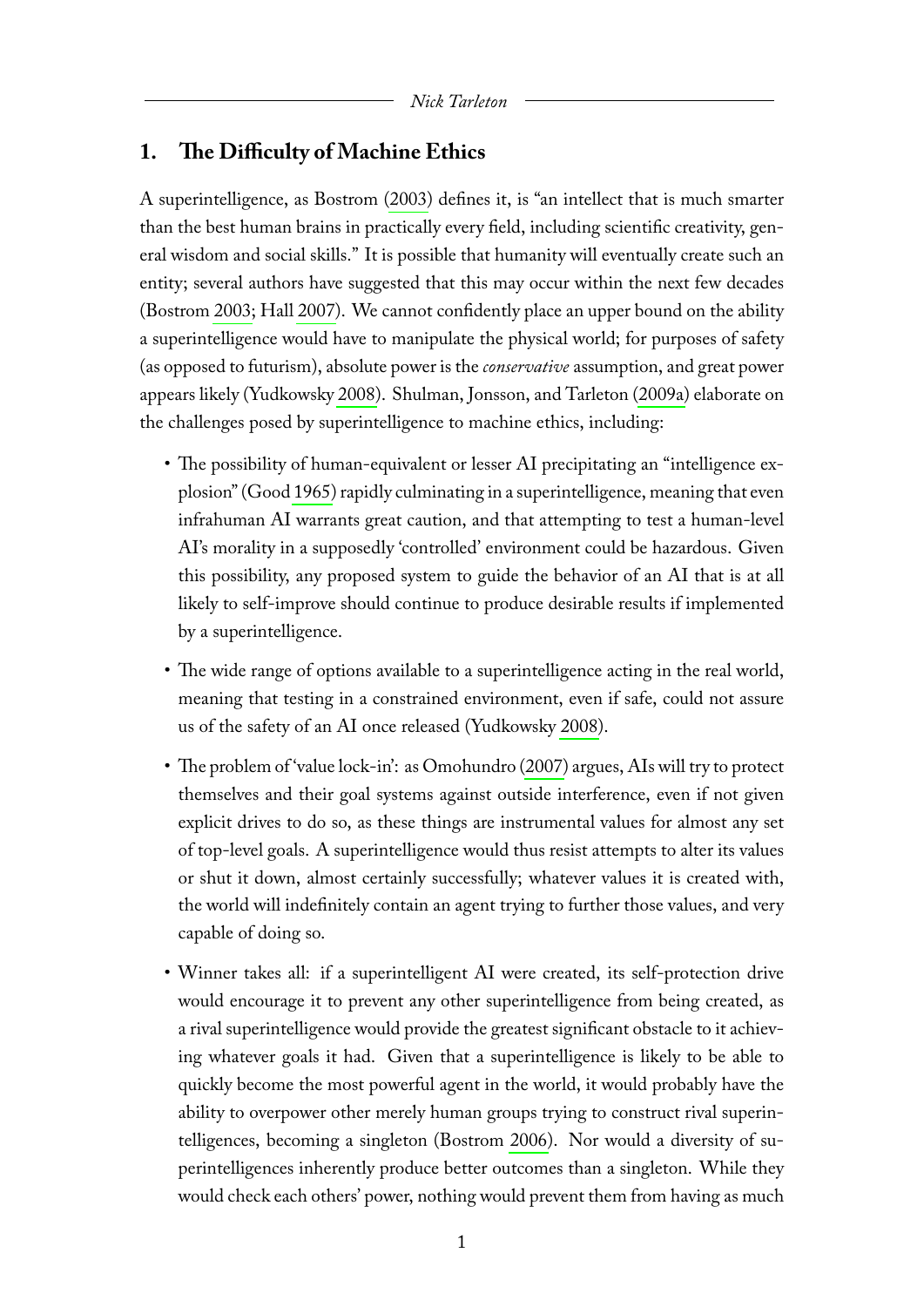collective power as a single superintelligence, and coordinating to oppose new entrants; multiple superintelligences would be beneficial to humans only insofar as one or more of them had human-favorable values.

It appears plausible that if we want AI to have beneficial consequences, we will have to get its goals right on the first try, without testing. The obvious difficulty of doing so is underscored by the great diversity of theories proposed in philosophical ethics, and the great divergence of actions prescribed for a superintelligence by these theories (Shulman, Jonsson, and Tarleton [2009b\)](#page-8-7). Deciding what a superintelligence should do, let alone doing so in sufficient detail to guide the construction of a machine, requires much more insight into our preferences than we have.

## **2. Sources of Normative Fallibility**

Why do we lack this insight? Simple models of rationality assume that agents have precisely specified goals and know them, though of course they may be greatly uncertain about the best means to achieve their goals. However, individual humans depart from this model in many ways:

- **Subjective normative uncertainty:** Individuals do not have full knowledge of their preferences and values, and are aware of this. On a personal level, we often devote substantial effort to discovering what we want; when it comes to interpersonal ethics, we can be persuaded to endorse a variety of incommensurable frameworks (consequentialism, deontology, virtue ethics) and a vast range of views within these frameworks.
- **Incoherent, context-dependent judgments:** People regularly display inconsistent personal decisions; often (e.g. in the case of drug addicts) it seems simple for others to determine their 'true' preferences, though enabling an AMA (artificial moral agent) to make such determinations is unlikely to be simple. Less obviously, and posing a greater problem, experiments in moral psychology have uncovered numerous ways in which individuals' judgments differ depending on seemingly irrelevant or even non-consciously-recognized features of a situation, so that they cannot be said to have coherent preferences about that type of situation (Wheatley and Haidt [2005\)](#page-9-2). Defining individuals' actual preferences in such cases is a serious problem; using revealed preference to do so may not be possible.
- **Post-hoc justifications:** Investigations into the metaethical implications of human moral psychology and behavior indicate that much of explicit human moral reasoning is post-hoc justification for innate, automatic, non-conscious moral instincts (Greene [2002\)](#page-8-8). Experimental results such as moral dumbfounding support this view (Haidt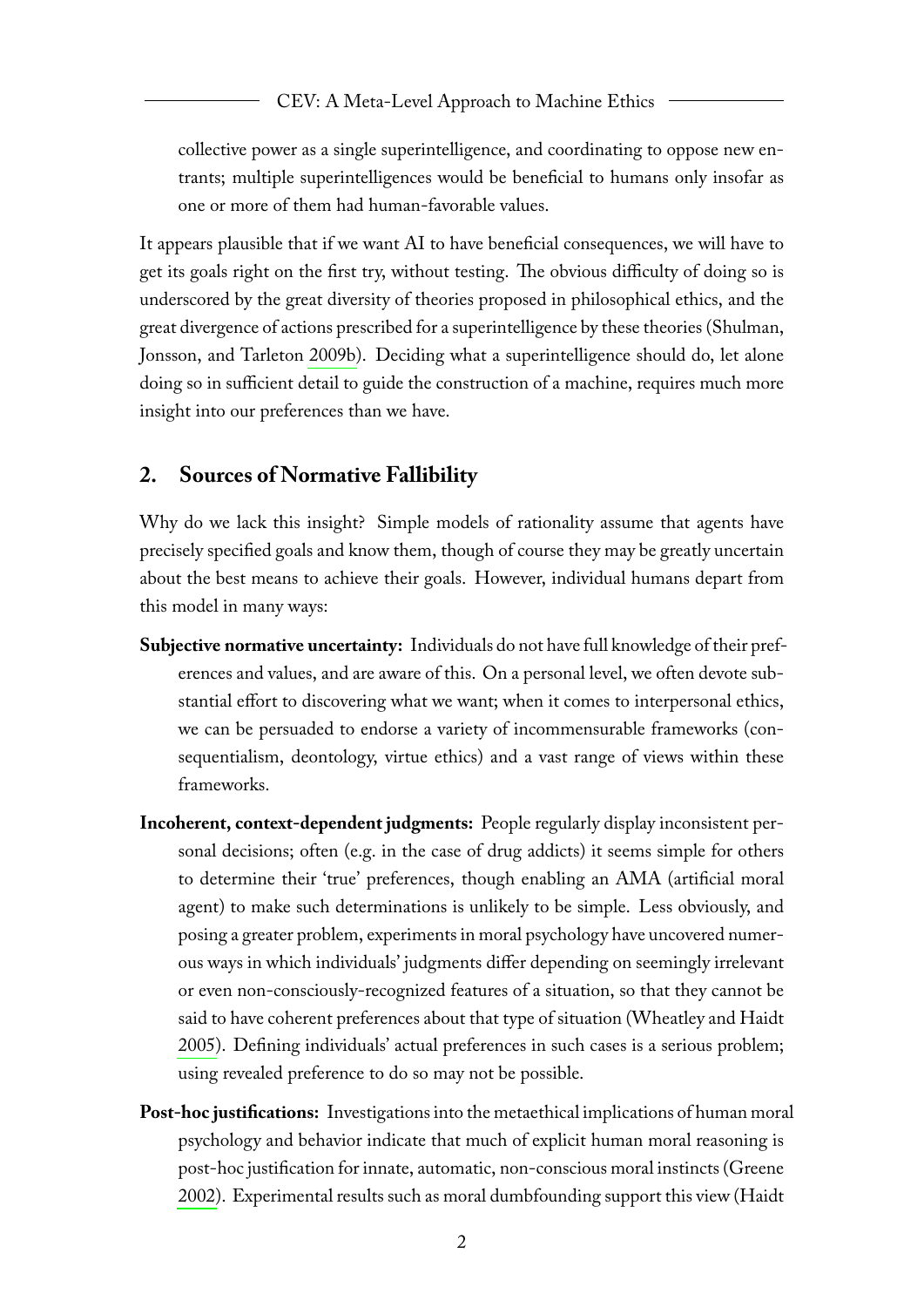#### *Nick Tarleton*

[2001\)](#page-8-9). This means that if the explicitly stated moral principles of an individual are transmitted to an AMA, the result might be highly undesirable. Instead, the underlying psychology itself must be transferred to the AMA.

**Limited domains:** Technological expansion of human capacities has always required the gradual generalization of our preferences to new domains; constructing a superintelligence (conservatively assumed to be) capable of arbitrary actions would require the *complete* generalization of our preferences, *up front* with no opportunity to learn from experience. Even perfect knowledge of our preferred actions in 'normal' situations would underdetermine our preference ordering over all achievable outcomes, with different models that fit the normal range extrapolating in wildly different directions (Shulman, Jonsson, and Tarleton [2009b\)](#page-8-7).

These are all obstacles to constructing an AI to fulfill the preferences of one individual, and in particular to doing so using purely object-level ethical reasoning.

#### **3. Social Choice and Bootstrapping**

Machine ethics goes beyond determining individual preferences. A superintelligence's actions would affect the entire world; its choices are social choices. The task of defining social preferences both inherits the ill-definedness of individual preferences, and creates the new requirement to choose a means of combining these preferences.

The choice of a method of aggregating and weighing individual preferences introduces numerous new degrees of freedom. Interpersonal utility comparisons are undefined for general agents; commonalities of psychology common-sensically allow comparisons between humans, but still do not give a clear canonical solution (Elster and Roemer [1991\)](#page-8-10). Further, the desire to avoid tyrannies of the majority, or the standard repugnant implications of utilitarianism, likely requires a satisfactory theory of social choice to be more complex than linear aggregation—but in what ways?

For the designers of a superintelligence to decide these questions themselves would be inherently ethically and politically undesirable, even if (as is not the case) they had a reasonable chance of answering them all 'correctly'; these decisions about social choice are themselves social choices. Faced with the need for 'machine-grade' theories of both individual preference and social choice, we must somehow bootstrap our way to them from as neutral a position as possible.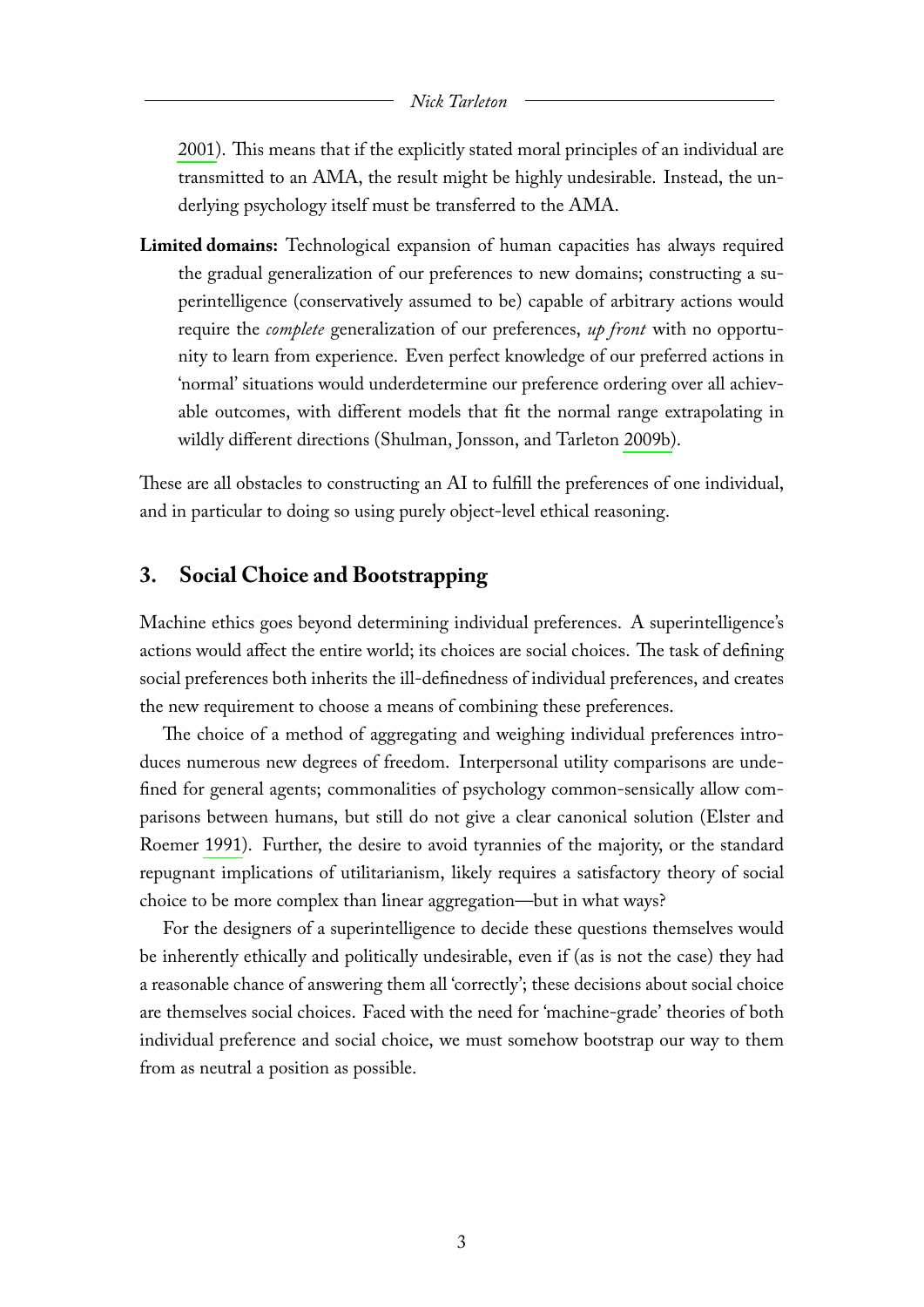## **4. Coherent Extrapolated Volition**

Yudkowsky [\(2004\)](#page-9-0) has suggested such a bootstrapping process for a superintelligence's value system:

The initial dynamic should implement the *coherent extrapolated volition of humankind*. In poetic terms, our *coherent extrapolated volition* is our wish if we knew more, thought faster, were more the people we wished we were, had grown up farther together; where the extrapolation converges rather than diverges, where our wishes cohere rather than interfere; extrapolated as we wish that extrapolated, interpreted as we wish that interpreted.

Yudkowsky's proposal, summarized in the above paragraph, is that the first superintelligence be given the goal of extrapolating human moral change under a process of idealization, letting the idealized humanity deliberate and reflect on and modify itself and this process. This reflection is analogous to Rawls' concept of reflective equilibrium (Rawls [1971\)](#page-8-11), wherein concrete moral judgments and abstract principles are recursively used to revise each other. Since moral change is likely to depend partly on contingent conditions, like the order in which arguments are introduced or random emergent social phenomena, the result would be a range of possible idealizations; if these extrapolations converged sufficiently in some elements of preference, the AI would act on these convergent preferences.

While a full re-description of coherent extrapolated volition is beyond the scope of this paper, some points are worth noting:

- It addresses, in Yudkowsky's terms, the problem of *content* but not *structure*. It describes, at a very high level, goals to give to an AI, setting aside the profound challenges of describing these goals mathematically and creating a system that reliably implements them.
- CEV is an "initial dynamic." The intent is not that an AMA should act at all times according to humanity's volition, but that our volition be extrapolated *once* and acted on. In particular, the initial extrapolation could generate an object-level goal system we would be willing to endow a superintelligent AMA with.
- While an initial theory is required both to extrapolate and to combine preferences within and between extrapolations, intermediate results (and input from the designers) can be allowed to reflect on and modify the extrapolation and aggregation dynamics, and convergence can be tested between different choices of initial conditions as well as between possible outcomes of one initial condition.
- The success of CEV depends on sufficient coherence in the extrapolation: clear enough preferences, converged upon strongly enough within and between possi-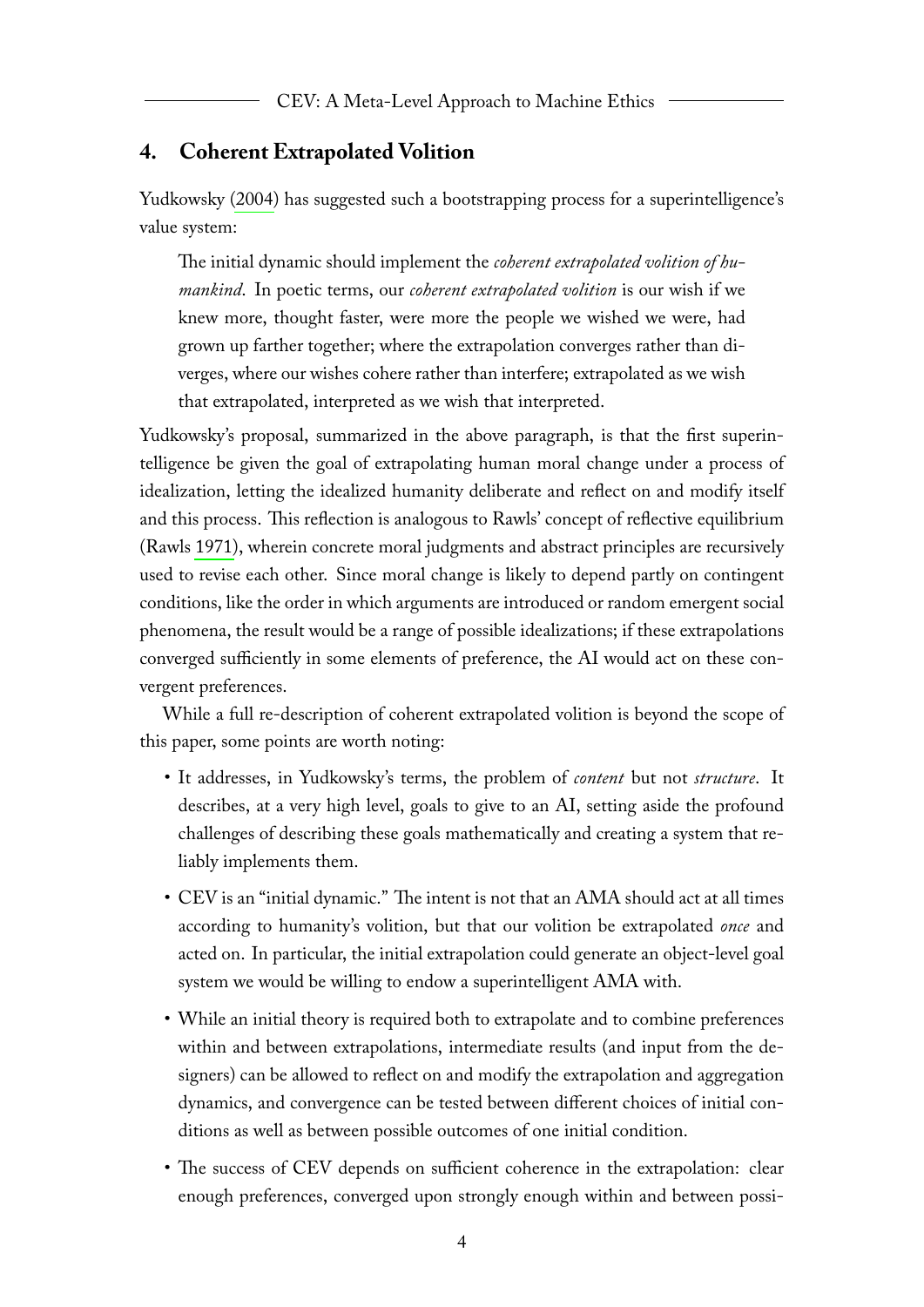#### *Nick Tarleton*

bilities, to provide a guide for action. (This does not mean unanimity on all aspects of preference—radically different extrapolations may still agree on what immediate actions are desirable.) The existence of sufficient coherence is not certain; if it is not present, the system implementing CEV should execute a "controlled shutdown" rather than behaving unpredictably.

#### **5. Comparative Analysis**

For the designers of an AMA to directly specify its object-level values is undesirable, due to their fallibility and the improbability of making all the required decisions correctly (Shulman, Jonsson, and Tarleton [2009b\)](#page-8-7). Additionally, it is undesirable to give the designers a special position in deciding humanity's future: besides basic considerations of fairness, it could lead to serious conflict over the privilege (Shulman [2009\)](#page-8-12). Extrapolated volition eliminates the need to specify object-level values: it captures the (consciously inaccessible) processes which generate our ethical intuitions, which through conscious reflection lead in turn to our explicit moral theories (Haidt [2001\)](#page-8-9). It does not entirely eliminate the possibility of conflict. The initial population extrapolated is a potential area of dispute, as are free parameters in the extrapolation process which might affect the output (discussed below). Also, other types of fair value systems are conceivable, though the absence of either extrapolation or detailed moral content imposes severe limitations.

Compared to any proposal to directly design a superintelligent AMA's goals, CEV obviates most of the decisions that would need to be made, and allows some errors in the remaining dimensions (the initial model of social choice) to be corrected. It requires the additional specification of a theory of extrapolation (also error-corrected), and a set of constraints to ensure safety during the extrapolation process (though such constraints would be useful in the development stage of any AMA). Clearly, the required components will still be extremely difficult to formalize. However, this complexity is likely to be a property of any satisfactory theory of machine ethics; to the extent that formalizing object-level values appears simpler, this is likely due to our blindness to the human-universal but specifically human complexity of moral intuitions (Yudkowsky [2008\)](#page-9-1), in contrast to the non-intuitive concept of extrapolation.

CEV is not the only meta-level proposal in machine ethics. Others, such as Hibbard [\(2001\)](#page-8-13) and Guarini [\(2006\)](#page-8-14), have proposed inferring human preferences from behavior. This would surely be simpler than CEV. However, attempts to use revealed preference directly or alone suffer from all the ambiguities of individual preference: revealed preferences may not be consistent, may not be 'true' preferences, and underdetermine decisions about radically new situations. Furthermore, the question of social choice is left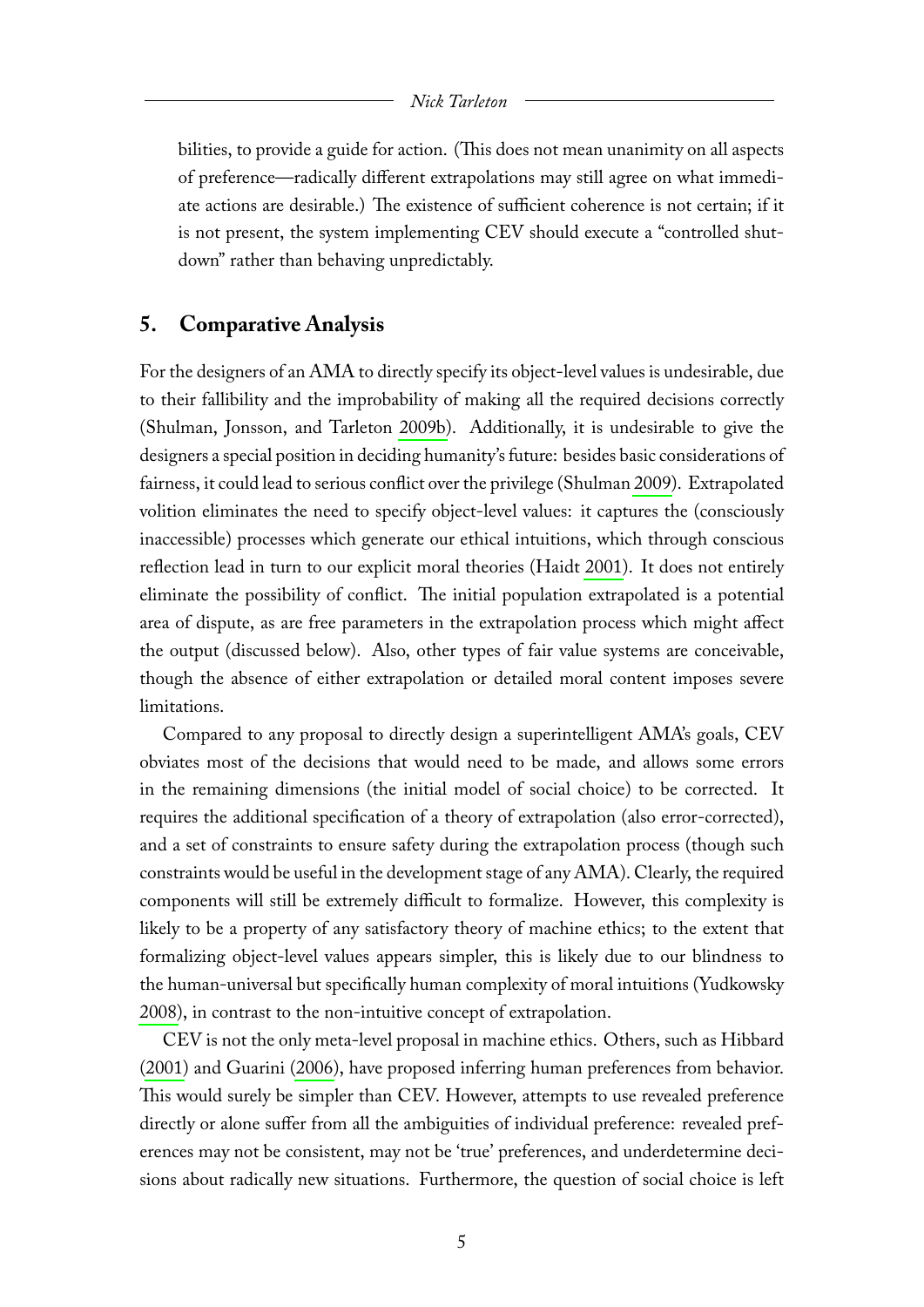unanswered, or implicitly answered with total utilitarianism. Some of these problems may be solvable, at least in part, through relatively simple mechanisms such as prioritizing higher-order desires; however, the hope of satisfactorily capturing the complexity of moral deliberation through such heuristics may not be realistic.

# **6. Open Questions**

There is no unique meta-level, extrapolating candidate goal system for a superintelligent AMA. A number of algorithms share with CEV the following five desirable properties:

- **Meta-algorithm:** Most goals the AI has will be harvested at run-time from human minds, rather than explicitly programmed in before run-time. *Justification*: We want an AMA's actions to be grounded in our preferences, but those preferences are complex and opaque, making our reports unreliable. Also, we want an AMA to fairly take into account everyone's values, rather than privileging those of the designers.
- **Factually correct beliefs:** Using the AI's superhuman ability to ascertain the correct answer to any factual question in order to modify preferences or desires that are based upon false factual beliefs. *Justification*: Instrumental preferences over actions depend on relevant facts (unintended consequences), and preferences themselves must be defined in terms of a realistic ontology.
- **Singleton:** Only one superintelligent AMA is to be constructed, and it is to take control of the entire future light cone with whatever goal function is decided upon. *Justification*: a singleton is the likely default outcome for superintelligence, and stable co-existence of superintelligences, if achievable, would offer no inherent advantages for humans.
- **Reflection:** Individual or group preferences are reflected upon and revised, in the style of Rawls' reflective equilibrium. *Justification*: Helps to resolve moral fallibility and inconsistent preferences, to generalize preferences to new domains, and to bootstrap a theory of social choice.
- **Preference aggregation:** The set of preferences of a whole group are to be combined somehow. *Justification*: A group of humans may share goals enough to collaborate on building an AI and/or agree that they should all be beneficiaries of it, but not have identical goals.

The set of factually correcting, singleton, reflective, aggregative meta-algorithms is larger than just the CEV algorithm. For example, there is no reason to suppose that factual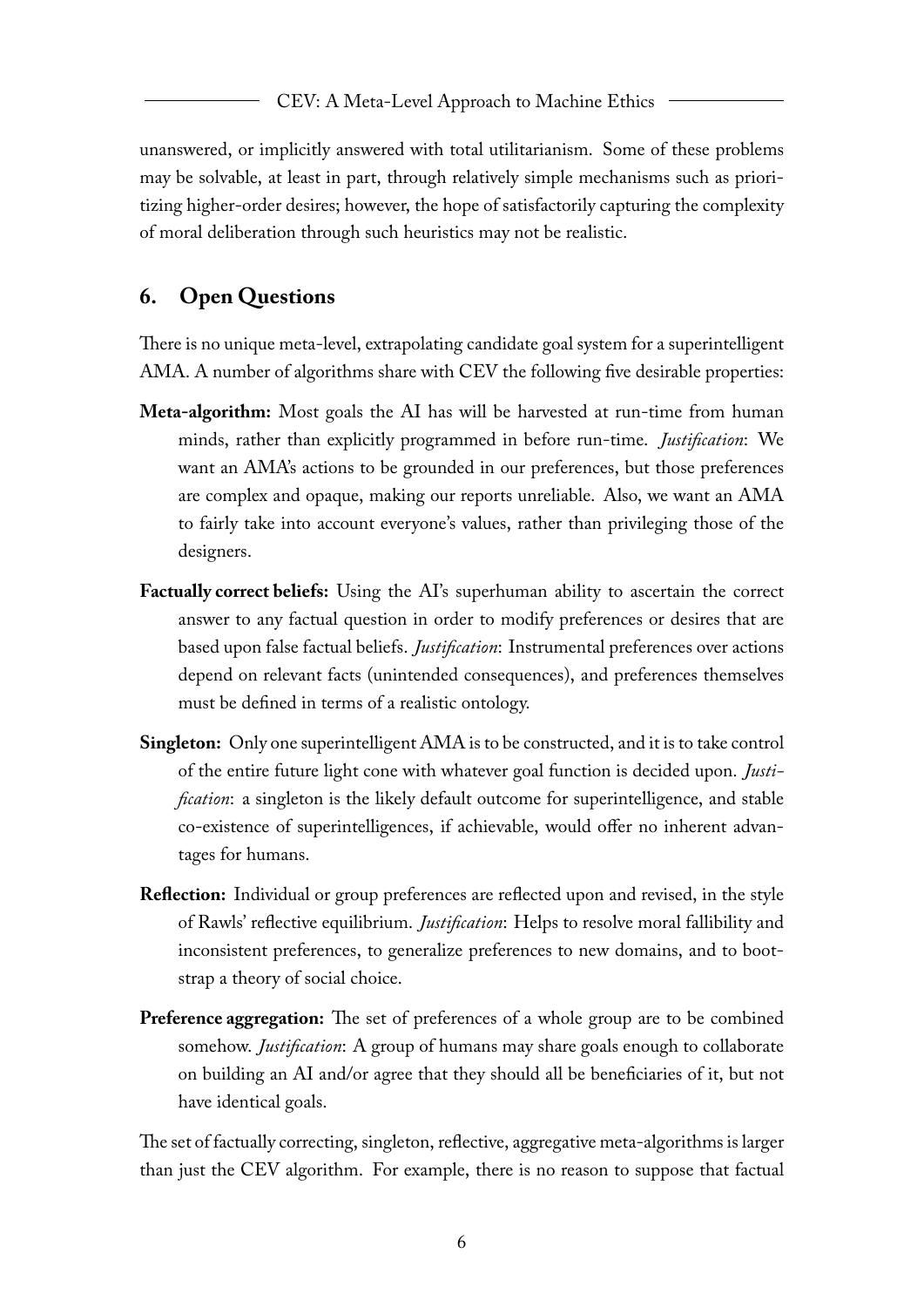#### *Nick Tarleton*

correction, reflection, and aggregation, performed in any order, will give the same result; therefore, there are at least 6 variants depending upon ordering of these various processes, and many variants if we allow small increments of these processes to be interleaved. CEV also stipulates that the algorithm should extrapolate ordinary humanhuman social interactions concurrently with the processes of reflection, factual correction and preference aggregation; this requirement could be dropped.

One variant that stands out is *Individual Extrapolated Volition followed by Negotiation*, where each individual human's preferences are extrapolated by factual correction and reflection; once that process is fully complete, the extrapolated humans negotiate a combined utility function for the resultant superintelligence. Another variant would be to weight the negotiating power of each human or extrapolated human in some way.

Given a particular structure of volition extrapolation, some tunable parameters still remain. Parameters in CEV include the threshold for coherence below which CEV shuts down, the extent to which the majority can overrule minorities, and many others. Which values should be chosen? How much sensitivity does the final outcome have to these choices?

Again, CEV is premised on the existence of a sufficient degree of coherence in humanity's extrapolated volition. How much coherence can realistically be expected is up for debate. On the one hand, Yudkowsky suggests that the human-universal nature of many moral norms (Brown [1991\)](#page-8-15) is cause for optimism—that the process of idealized reflection will tend to wash out cultural and neurological differences in favor of shared, innate moral generating mechanisms. On the other hand, Greene [\(2002\)](#page-8-8) emphasizes that "human moral instinct is . . . universal in form but local in content," and goes on to say that "it is highly unlikely that there will be anything close to cross-cultural consensus on general principles for organizing the basic structure of society." If humanity's volition does not cohere because of widely differing extrapolations, even under different choices of parameters (or if different parameters produce different coherent outcomes), using CEV would force on us an arbitrary but overwhelmingly influential choice. If it does not cohere because of irreconcilable differences within extrapolations, the additional alternative exists of narrowing the set of people initially extrapolated; however, such exclusion raises serious ethical questions and may entail political problems. Given our current uncertainty, the major features of the approach, and these open questions, seem well worth exploring further.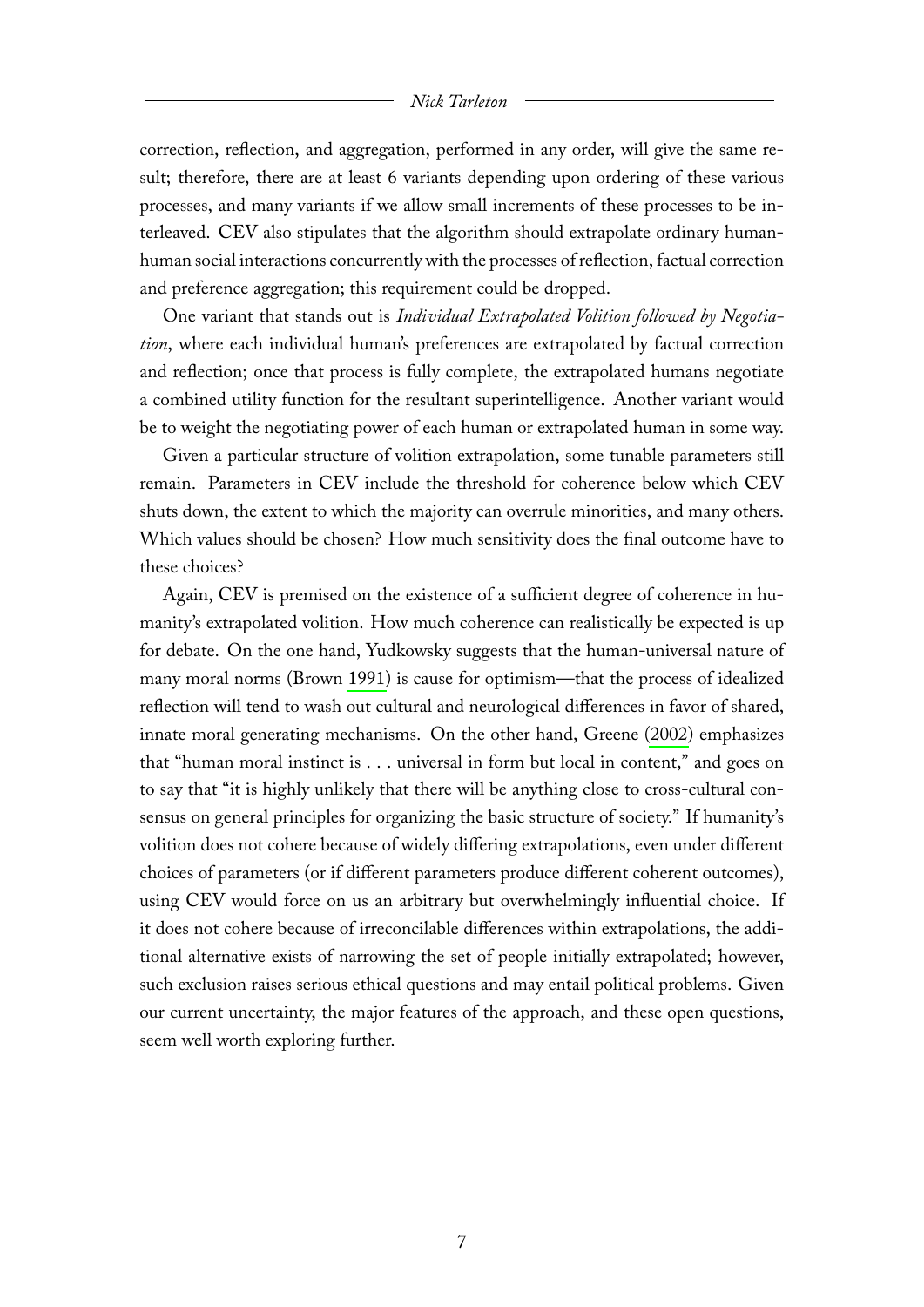## **References**

<span id="page-8-1"></span>Bostrom, Nick. 2003. "Ethical Issues in Advanced Artificial Intelligence." In *Cognitive, Emotive and Ethical Aspects of Decision Making in Humans and in Artificial Intelligence,* edited by Iva Smit and George E. Lasker, 12–17. Vol. 2. Windsor, ON: International Institute for Advanced Studies in Systems Research / Cybernetics.

<span id="page-8-6"></span>. 2006. "What is a Singleton?" *Linguistic and Philosophical Investigations* 5 (2): 48–54.

- <span id="page-8-15"></span>Brown, Donald E. 1991. *Human Universals.* New York: McGraw-Hill.
- <span id="page-8-10"></span>Elster, Jon, and John E. Roemer, eds. 1991. *Interpersonal Comparisons of Well-Being.*New York: Cambridge University Press.
- <span id="page-8-4"></span>Good, Irving John. 1965. "Speculations Concerning the First Ultraintelligent Machine." In *Advances in Computers,* edited by Franz L. Alt and Morris Rubinoff, 31–88. Vol. 6. New York: Academic Press. doi:[10.1016/S0065-2458\(08\)60418-0](http://dx.doi.org/10.1016/S0065-2458(08)60418-0).
- <span id="page-8-8"></span>Greene, Joshua D. 2002. "The Terrible, Horrible, No Good, Very Bad Truth about Morality and What to Do about It." PhD diss., Princeton University. [http://scholar.harvard.edu/joshuagreene/](http://scholar.harvard.edu/joshuagreene/files/dissertation_0.pdf) [files/dissertation\\_0.pdf](http://scholar.harvard.edu/joshuagreene/files/dissertation_0.pdf).
- <span id="page-8-14"></span>Guarini, Marcello. 2006. "Particularism and the Classification and Reclassification of Moral Cases."*IEEE Intelligent Systems* 21 (4): 22–28. doi:[10.1109/MIS.2006.76](http://dx.doi.org/10.1109/MIS.2006.76).
- <span id="page-8-9"></span>Haidt, Jonathan. 2001. "The Emotional Dog and Its Rational Tail: A Social Intuitionist Approach to Moral Judgment." *Psychological Review* 108 (4): 814–834. doi:[10.1037/0033-295X.108.4.814](http://dx.doi.org/10.1037/0033-295X.108.4.814).
- <span id="page-8-2"></span>Hall, John Storrs. 2007. *Beyond AI: Creating the Conscience of the Machine.* Amherst, NY: Prometheus Books.
- <span id="page-8-13"></span>Hibbard, Bill. 2001. "Super-Intelligent Machines." *ACM SIGGRAPH Computer Graphics* 35 (1): 13–15. <http://www.siggraph.org/publications/newsletter/issues/v35/v35n1.pdf>.
- <span id="page-8-5"></span>Omohundro, Stephen M. 2007. "The Nature of Self-Improving Artificial Intelligence." Paper presented at Singularity Summit 2007, San Francisco, CA, September 8–9. [http://intelligence.org/](http://intelligence.org/summit2007/overview/abstracts/#omohundro) [summit2007/overview/abstracts/#omohundro](http://intelligence.org/summit2007/overview/abstracts/#omohundro).
- <span id="page-8-11"></span>Rawls, John. 1971. *A Theory of Justice.* Cambridge, MA: Belknap.
- <span id="page-8-16"></span>Reynolds, Carson, and Alvaro Cassinelli, eds. 2009. *AP-CAP 2009: The Fifth Asia-Pacific Computing and Philosophy Conference, October 1st-2nd, University of Tokyo, Japan, Proceedings.*AP-CAP 2009. [http:](http://ia-cap.org/ap-cap09/proceedings.pdf) [//ia-cap.org/ap-cap09/proceedings.pdf](http://ia-cap.org/ap-cap09/proceedings.pdf).
- <span id="page-8-12"></span>Shulman, Carl. 2009. "Arms Control and Intelligence Explosions." Paper presented at the 7th European Conference on Computing and Philosophy (ECAP), Bellaterra, Spain, July 2–4.
- <span id="page-8-3"></span>Shulman, Carl, Henrik Jonsson, and Nick Tarleton. 2009a. "Machine Ethics and Superintelligence." In Reynolds and Cassinelli [2009,](#page-8-16) 95–97.
- <span id="page-8-7"></span>. 2009b. "Which Consequentialism? Machine Ethics and Moral Divergence." In Reynolds and Cassinelli [2009,](#page-8-16) 23–25.
- <span id="page-8-0"></span>Wallach, Wendell, Colin Allen, and Iva Smit. 2008. "Machine Morality: Bottom-Up and Top-Down Approaches for Modelling Human Moral Faculties." In "Ethics and Artificial Agents." Special issue, *AI & Society* 22 (4): 565–582. doi:[10.1007/s00146-007-0099-0](http://dx.doi.org/10.1007/s00146-007-0099-0).